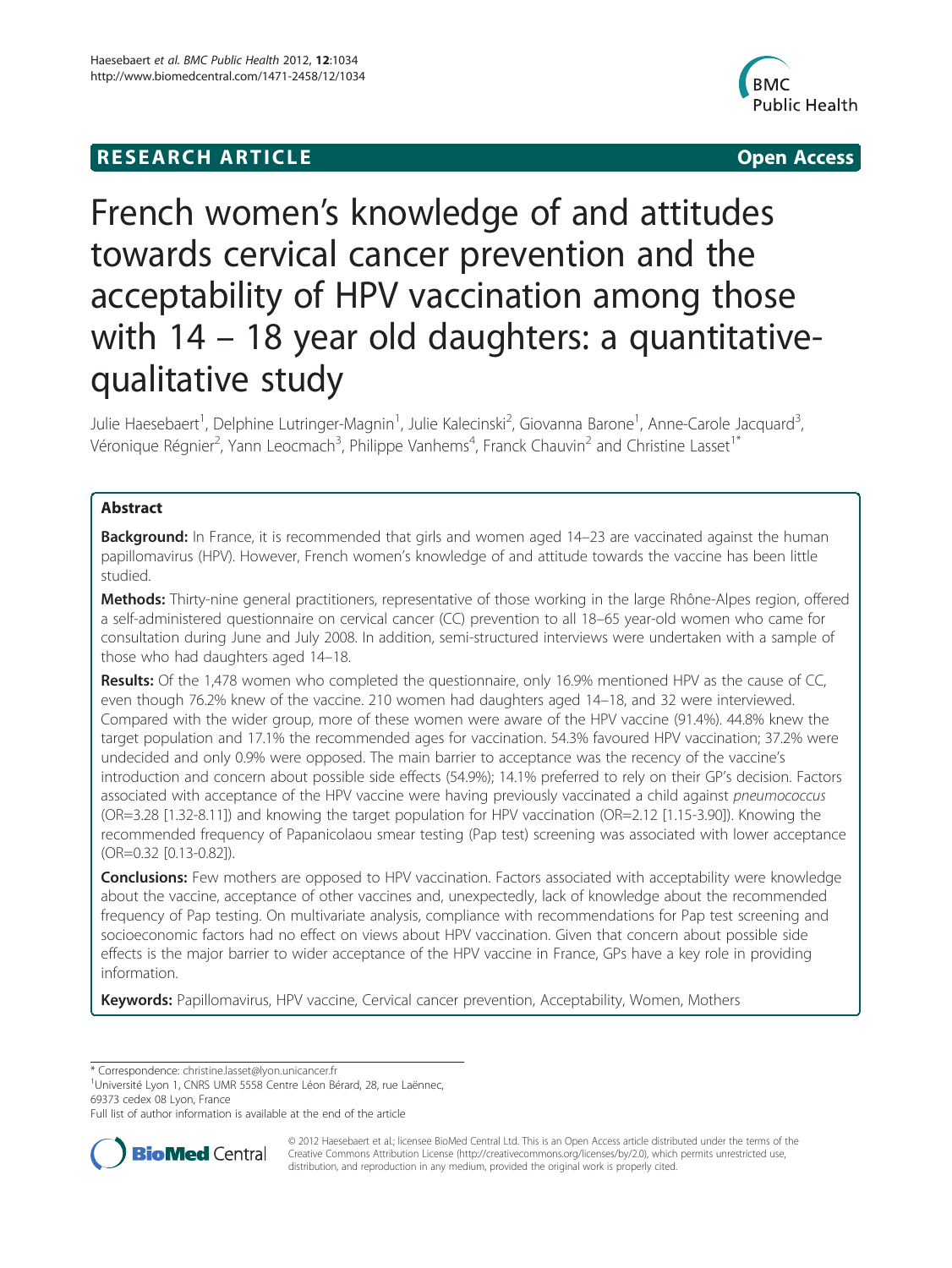## Background

Cervical cancer (CC) is the tenth most common cancer among French women [\[1](#page-8-0)]. In 2011, an estimated 2,800 new cases were diagnosed, leading to 1,000 deaths [\[1](#page-8-0)]. The fight against CC involves two strategies: Papanicolaou smear testing (Pap test), and vaccination against the sexually transmitted Human Papillomavirus (HPV) responsible for nearly all cases of CC [[2\]](#page-8-0). In France, Pap test screening is recommended every 3 years for women aged 25–65 [[3](#page-8-0)] and its use since the 1970s has markedly decreased CC incidence (2.9% decrease per year between 1980 and 2005) and mortality (4.0% decrease per year). Nevertheless, adherence with Pap test screening recommendations is still insufficient: in the period 2006–2008, it was estimated that only 56.6% of 25–65 year old women had had the smear within the previous three years [[3](#page-8-0)]. There are also major geographical and socioeconomic disparities in take-up rate [\[4](#page-9-0)].

More recently, a new primary prevention tool has become available with the development of two vaccines [5;6] targeting the high-risk HPV 16 and 18 genotypes responsible for 70% of CC [[2\]](#page-8-0). These vaccines were licensed in France in 2007 and their use is funded. French health authorities recommended HPV vaccination for girls reaching 14 years with catch-up vaccination for girls aged 15–23 within their first year of sexual activity [[5\]](#page-9-0). Since parental consent is required for vaccination of adolescent girls, parents, and especially mothers, are key decision-makers and potentially a major source of information for their daughters [\[6](#page-9-0)].

Attitudes towards this new vaccine seem to be positive, with most studies on parental attitudes reporting acceptance rates above 60% [\[7](#page-9-0)-[11\]](#page-9-0). Nevertheless, awareness about CC and HPV among women is limited [\[12](#page-9-0)]. Factors associated with the decision to vaccinate are complex and varied. Previous studies highlighted concerns about safety, but evidence on the influence of parental knowledge [[10,13-15](#page-9-0)], the preventive health practices of the mother [[8,13,16\]](#page-9-0) and socio-cultural context [[8,10,11](#page-9-0),[17](#page-9-0),[18](#page-9-0)] is conflicting. In a recent metaanalysis of studies dealing with parental attitudes towards HPV vaccination, Trim et al. showed that being concerned about the potential risk of cancer and believing their daughters might contract HPV and related diseases were drivers for HPV vaccination [\[19](#page-9-0)]. However, parents would prefer to vaccinate older children and those who were sexually active. Previous attitudes towards other vaccines predicted acceptance of HPV vaccination, and a physician's recommendation was also a major factor. In addition, because HPV is sexually transmitted, parental acceptance of the vaccine raises issues, including the perceived risk of promoting risky sexual behaviour [\[19,20\]](#page-9-0), which are broader and quite distinct from those raised by other vaccines [[21\]](#page-9-0).

Most previously published studies on CC and HPV awareness have been from North America: with the exception of the United Kingdom, little such research has been carried out in Europe [\[19](#page-9-0)]. Several factors specific to France make it a particularly interesting case study of attitudes towards and uptake of HPV vaccination. First, the target age for immunization (14 years and above) is relatively old compared with that in other countries. Secondly, the controversy in the 1990s over the supposed link between the vaccination of adolescents against hepatitis B and the development of multiple sclerosis was sufficient to bring a halt to the immunization campaign. This particular scare about vaccination did not occur in other countries but may have had long-term effects on the perceived safety of mass vaccination in France. Such a finding would have wide implications. Finally, the fact that national regulators recommend HPV vaccination and the 65% reimbursement of costs could provide a favourable setting.

The first objective of this study, which combined quantitative and qualitative techniques, was to assess knowledge about CC, the Pap test and HPV vaccination in 18–65 year-old French women one year after the introduction of the vaccine. The second objective was to assess mothers' acceptance of HPV vaccination for their 14–18 year old daughters and determinants of that acceptability. The age range 14–18 was chosen to encompass girls above the age at which vaccination is recommended in France and below the age at which they can themselves legally assent to the procedure. This study was part of the REMPAR (Recherche et Evaluation des Moyens de Prévention Anti-HPV en Rhône-Alpes) programme aimed at evaluating means of preventing HPV-mediated disease.

## Methods

This cross-sectional study, conducted in the Rhône-Alpes region of France in June and July 2008, used both quantitative (self-administered questionnaire) and qualitative methods (semi-structured interviews).

## Population

The study population was women aged 18–65 living in the Rhône-Alpes region who visited a participating general practitioner (GP) within the two months specified above, without exclusion criteria. Participants were consecutively recruited by GPs during a consultation (which can have been for any reason). The 39 physicians who agreed to participate were volunteers from a sample of 279 GPs who took part in an earlier study [\[22](#page-9-0)]. They were representative in gender, location and the nature of their practice of GPs in the Rhône-Alpes. This region has 6 million inhabitants and comprises 10% of the French population.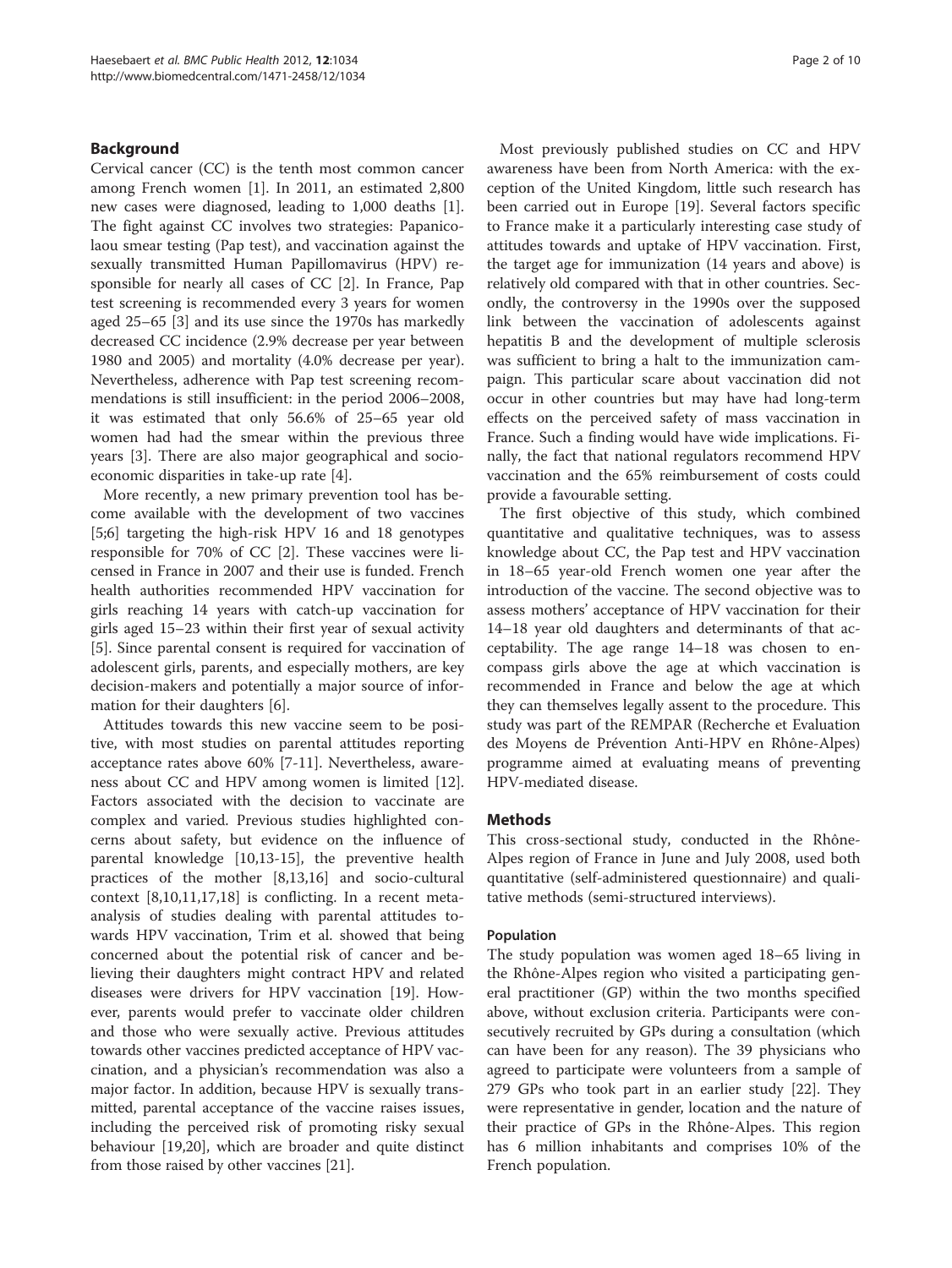#### Questionnaire data

GPs offered the self-administered questionnaire to all women who met the inclusion criteria (There were no exclusion criteria.). The anonymous questionnaire had five parts: 1) socio-demographic data (age, place of residence, occupation, educational level, marital status, number, age and gender of children), 2) practices related to disease prevention (immunization for themselves and their children, tobacco consumption), 3) gynaecological history (surgery, sexually transmitted diseases, history of Pap test screening and any abnormal findings), 4) knowledge about CC including its cause, the role of HPV, CC prevention (the role of the Pap test and HPV immunization) and 5) the acceptability of HPV vaccination.

Questions on socio-demographic variables, preventive health practices and gynaecological history were multiplechoice. Questions on knowledge were multiple-choice in relation to the Pap test and open-ended with regard to the cause of CC and understanding of HPV vaccination. Answers to open-ended questions were recoded according to predefined categories. The acceptability of HPV vaccination was assessed by asking respondents to choose a single response from six options (Table 1). Based on their answer, respondents were classified as favourable, undecided or opposed to HPV vaccination. The comprehensibility of the questionnaire was validated before its use in the survey through a pilot study involving three focus groups of 12 women each from low, medium and high socio-economic groups).

#### Qualitative data

Women completing the questionnaire who had daughters aged 14–18 were also asked if they would volunteer to take part in a semi-structured, face to face interview conducted in their own home by a sociologist. It was thought particularly important to understand the opinions, and the reasons underlying them, of mothers from an underprivileged, lower socioeconomic background, and of women whose questionnaire responses showed them to be opposed to HPV vaccination. Among the volunteers, selection for interview was designed to include

Table 1 Acceptability of HPV vaccination: options presented in the self-administered questionnaire, and the coding of responses

About this vaccination against cervical cancer, if you have a daughter

| 1. I will get some information and consider it          | Undecided  |  |  |
|---------------------------------------------------------|------------|--|--|
| 2. I prefer to wait                                     | Undecided  |  |  |
| 3. She(they) is(are) already vaccinated                 | Favourable |  |  |
| 4. I intend to vaccinate my daughter(s) in the future   | Favourable |  |  |
| 5. I will vaccinate my daughter(s) if she(they) asks me | Undecided  |  |  |
| 6. I think that this vaccination is useless             | Opposed    |  |  |

a high proportion of mothers from both groups. Interviews explored in greater depth topics covered in the questionnaire, notably gynaecological, history, practices related to disease prevention, women's understanding of HPV vaccination, and factors related to its acceptability. There was particular emphasis on the latter, given our concern to better understand the drivers of and barriers to acceptance. Interviews lasted 30 to 60 min, were audio-taped and were transcribed verbatim. A content analysis was carried out using an analysis grid designed to build on the topics addressed in the quantitative part of the study and explore them in greater depth. The results were then compared with analysis using specific software, NVivo (QSR International) according to the methodology proposed by Miles & Huberman [[23](#page-9-0)].

#### Statistical analysis

Descriptive data were calculated for the survey population as a whole and for the subgroup composed of mothers of one or more 14–18 year old girls. The relationship between mothers' views (favourable versus undecided or opposed) and potential predictive factors was studied using Chi-square or Fisher's exact test for qualitative variables and using Student's t or Mann–Whitney  $U$  test for quantitative variables. A stepwise backward logistic regression was used to determine the most suitable model for multivariate analysis. Variables with a p value ≤ 0.20 in univariate analysis were entered in the model and a p value  $\leq 0.05$  was considered statistically significant. Data analysis was performed using the SAS 9.1 software (SAS Institute, Cary, NC).

## Ethics

This study was approved by the French National Committees for personal data protection in medical research and conformed to the Declaration of Helsinki.

## Results

## The population studied

A total of 1,478 women completed the questionnaire: 702 (47.5%) were 18–39 years old and 776 (52.5%) aged 40–65 years. This age distribution is similar to that for the Rhône-Alpes region as a whole, for which the corresponding figures are 47.2% and 52.8% (p=0.81). Among these women, 210 (14.2%) had one or more daughters aged between 14 and 18 at the time of the study. Of these mothers, 32 were interviewed.

The socio-demographic characteristics, immunization status and gynaecological history of the study population as a whole and of the subgroup with daughters of vaccination age are given in Table [2](#page-3-0). The mean (+/− SD) age for respondents overall was  $40.5$  +/− 12 years and  $43.5$  +/−  $4.4$ for the subgroup of mothers of teenage girls (in which, understandably, 40–49 year olds were over-represented).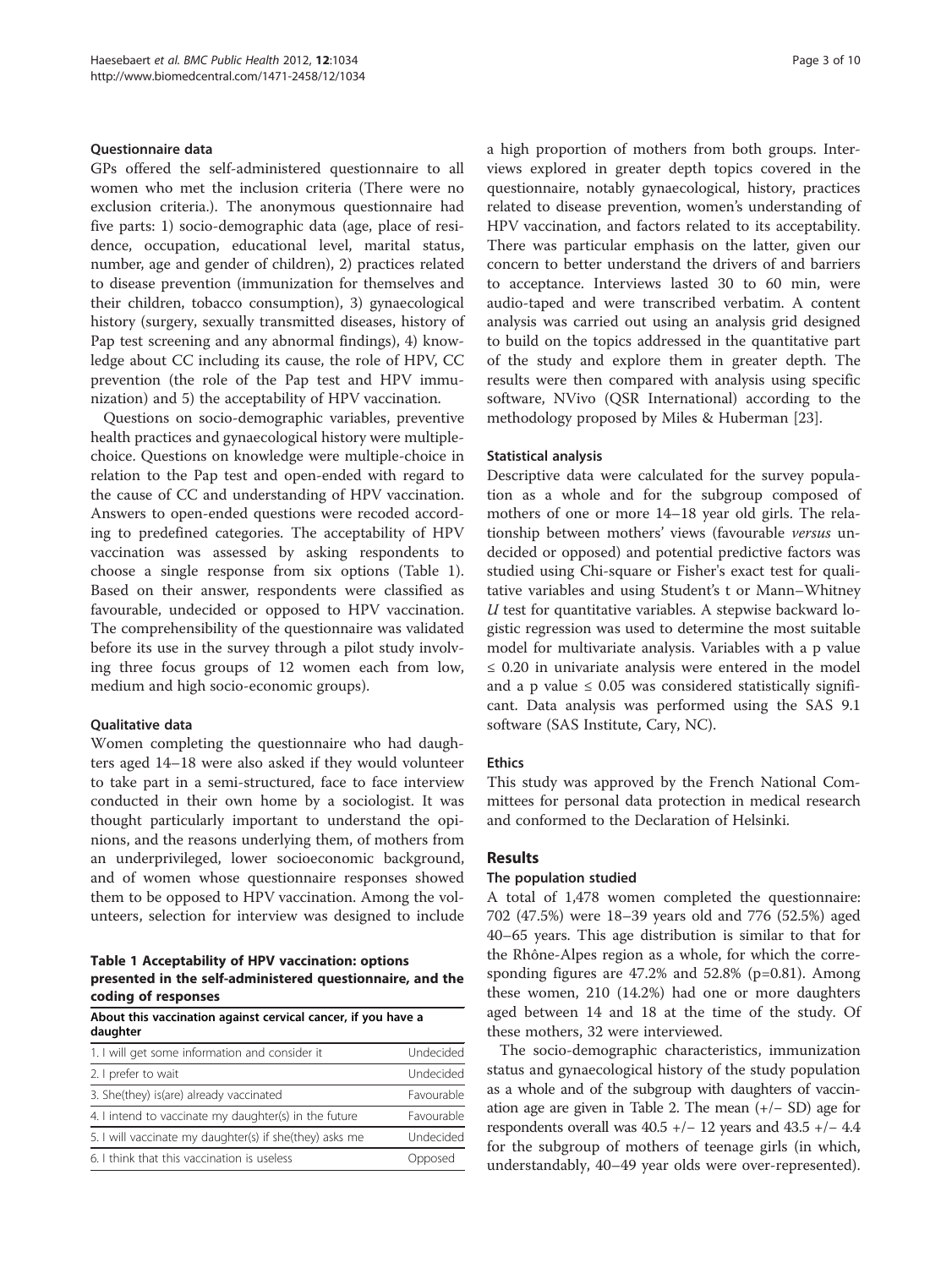<span id="page-3-0"></span>

| Characteristic                                    | Whole population | Mothers of a 14-18 yr old daughter | Interviewed mothers |  |
|---------------------------------------------------|------------------|------------------------------------|---------------------|--|
| N (%)                                             | $(N=1,478)$      | $(N=210)$                          | $(N=32)$            |  |
| Age (years)                                       |                  |                                    |                     |  |
| 18-29                                             | 309 (20.9)       |                                    |                     |  |
| 30-39                                             | 393 (26.6)       | 40 (19.1)                          | 9(28.1)             |  |
| 40-49                                             | 414 (28.0)       | 150 (71.4)                         | 21 (65.6)           |  |
| 50-65                                             | 362 (24.5)       | 20(9.5)                            | 2(6.3)              |  |
| Employment                                        |                  |                                    |                     |  |
| In employment                                     | 942 (69.6)       | 159 (79.5)                         | 17 (53.2)           |  |
| Unemployed/Housewife/Retired                      | 411 (30.7)       | 41 (20.5)                          | 15 (46.9)           |  |
| Educational level                                 |                  |                                    |                     |  |
| Studies ongoing                                   | 100(7.5)         | 1(0.5)                             | $\frac{1}{2}$       |  |
| Lower secondary                                   | 540 (40.6)       | 99 (52.1)                          | 24 (75.0)           |  |
| Upper secondary, non tertiary                     | 606 (45.6)       | 81 (42.6)                          | 8(25.0)             |  |
| Tertiary                                          | 83 (6.2)         | 8(4.2)                             |                     |  |
| Social/financial assistance <sup>1</sup>          | 67 (4.9)         | 6(3.1)                             | 5(15.6)             |  |
| Marital status                                    |                  |                                    |                     |  |
| Married/Living with a partner                     | 1034 (70.5)      | 178 (86.0)                         | 22 (68.8)           |  |
| Single/Divorced/Widowed                           | 431 (29.5)       | 29 (14.0)                          | 10(31.3)            |  |
| Vaccination status themselves                     |                  |                                    |                     |  |
| Diphtheria-Tetanus-Poliomyelitis and BCG          | 1376 (93.1)      | 200 (95.2)                         | 32 (100.0)          |  |
| Measles, Mumps and Rubella                        | 714 (48.3)       | 86 (40.9)                          | 9(28.1)             |  |
| Hepatitis B                                       | 754 (51.0)       | 74 (35.2)                          | 11(34.4)            |  |
| Vaccination status of their children <sup>2</sup> |                  |                                    |                     |  |
| Diphtheria-tetanus-poliomyelitis and BCG vaccine  | 1096(96.1)       | 205 (97.6)                         | 32 (100.0)          |  |
| Measles, Mumps and Rubella                        | 837 (73.4)       | 172 (81.9)                         | 21 (65.6)           |  |
| Chickenpox                                        | 108(9.5)         | 20(9.5)                            | 2(6.3)              |  |
| Rotavirus                                         | 10(0.9)          | 0(0.0)                             |                     |  |
| Pneumococcus                                      | 257 (22.5)       | 38 (18.1)                          | 5(15.6)             |  |
| Hepatitis B                                       | 568 (49.8)       | 103 (51.8)                         | 16 (50.0)           |  |
| Current cigarette smoker                          | 248 (16.8)       | 33 (16.6)                          | 6(18.8)             |  |
| Usual frequency of gynaecologic follow-up         |                  |                                    |                     |  |
| Each year                                         | 907 (63.6)       | 144 (70.6)                         | 18 (56.3)           |  |
| Every 2-3 years                                   | 305 (21.4)       | 38 (18.6)                          | 7(21.9)             |  |
| Less than every 2-3 years/Never                   | 213 (14.9)       | 22 (10.8)                          | 7(21.9)             |  |
| Pap test within the last 3 years                  | 1186 (82.9)      | 180 (87.0)                         | 26 (81.3)           |  |
| History of abnormal Pap test                      | 147 (9.9)        | 27 (13.1)                          | 4(12.5)             |  |
| Gynaecologic surgery                              | 161 (10.9)       | 21 (10.7)                          | 3(9.4)              |  |
| Sexually transmitted diseases                     | 86 (5.8)         | 17(8.1)                            | 2(6.3)              |  |

<sup>1</sup>In receipt of free health insurance or financial assistance.

 $2N = 1140$  women who had at least one child.

Except for a lower hepatitis B vaccination rate (35% for mothers compared with 51% for the sample as a whole), which was attributable to their age distribution, there were few differences in vaccination status, demographics or gynaecological history between the subgroup with daughters of vaccination age and respondents as a whole.

## Knowledge about CC and its prevention

Among the 1,478 respondents as a whole, knowledge about the Pap test was quite good (61% knew its role), and better than that about the causes of CC: only 16.9% of women mentioned HPV in this context. However, the question on the causes of CC was open-ended while that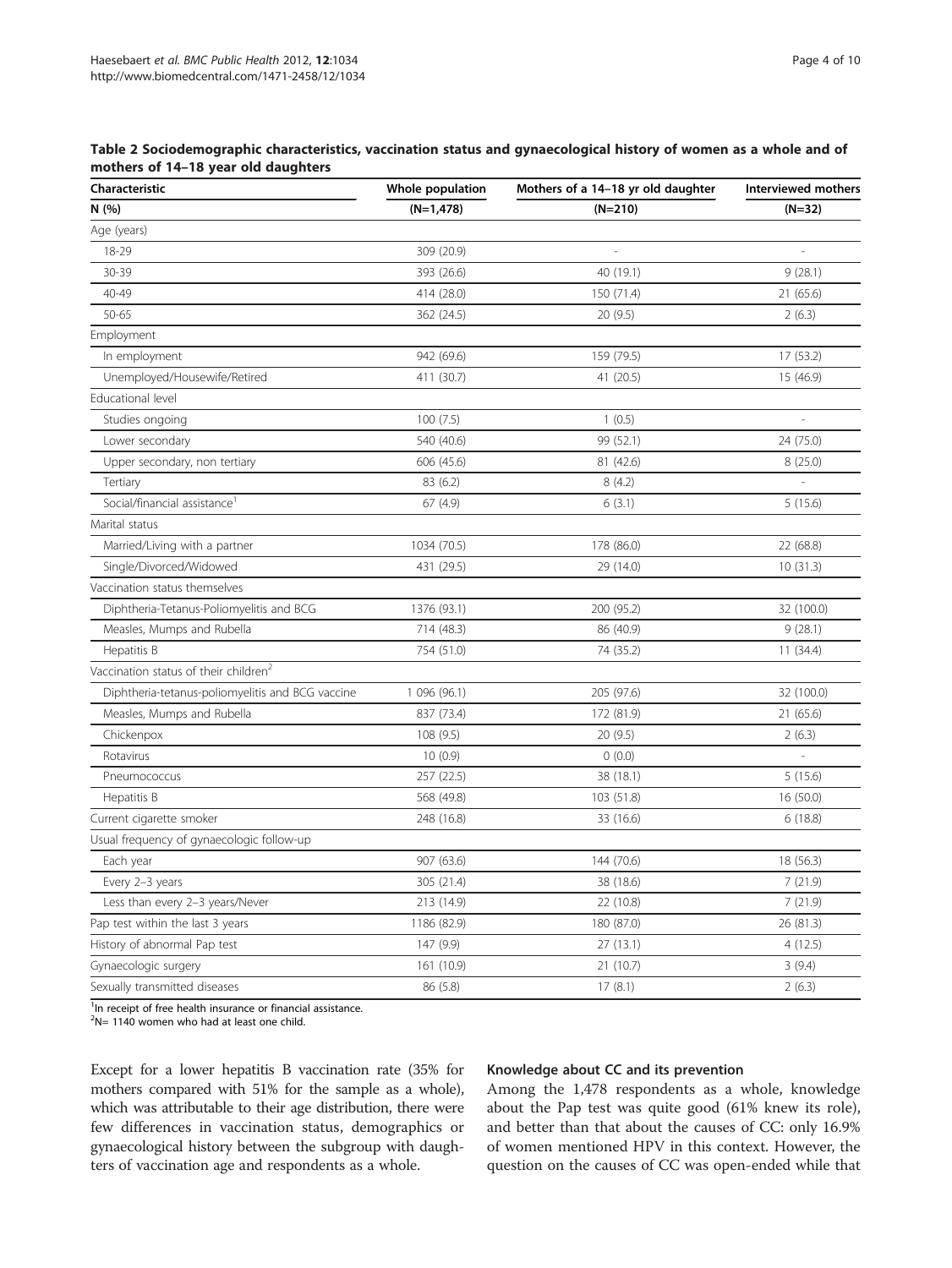on the Pap test was multiple-choice. Awareness of the HPV vaccine was high (76.2%) but the recommended target population and age for vaccination were not precisely known (Table 3). The media were the respondents' major source of information on HPV vaccination: 54.7% of women had heard of the vaccine through television while only 16.0% said they had been informed about the vaccine by their physician.

Knowledge about the Pap test among mothers of 14–18 year old daughters was not different from that of the wider population of women surveyed (65.2% vs 61.0% knew its role). As with the wider sample, relatively few mothers of teenage girls mentioned HPV as a cause of CC (20.9% vs 16.9%). However, during the interview, without multiple-choice options, mothers had more difficulties than the wider group in explaining the role of Pap testing: many said "It is for prevention" without specifying the disease that was being prevented. The mothers who knew about HPV in the interview were mainly those who had already vaccinated their daughters. These women had also had the situation explained by their GPs before vaccination. Even so, many were not clear about the link between HPV infection and CC. All but one of the 32 mothers interviewed (91.4%) knew about the HPV vaccine. As in the wider population of women, mothers had heard of this vaccine mainly

Table 3 Knowledge about cervical cancer and its prevention among women and mothers of 14–18 year-old daughters

| Question                                                                          | Whole population | Mothers of a 14-18 yr old daughter<br>$(N=210)$ |  |  |
|-----------------------------------------------------------------------------------|------------------|-------------------------------------------------|--|--|
|                                                                                   | $(N=1,478)$      |                                                 |  |  |
| What is the role of the Pap test? <sup>1</sup>                                    |                  |                                                 |  |  |
| Answer correct : to prevent CC                                                    | 901 (61.0)       | 137 (65.2)                                      |  |  |
| Incorrect: to treat CC, to prevent all gynaecologic cancers, to check the ovaries | 338 (22.8)       | 50 (23.9)                                       |  |  |
| No information/No response                                                        | 239 (16.2)       | 23 (10.9)                                       |  |  |
| When should a woman have a Pap test? <sup>1</sup>                                 |                  |                                                 |  |  |
| During her whole adult life                                                       | 1 211 (81.9)     | 178 (84.8)                                      |  |  |
| Incorrect : before or after the menopause                                         | 87 (5.9)         | 10(4.8)                                         |  |  |
| No information/No response                                                        | 180 (12.2)       | 22 (10.4)                                       |  |  |
| How often should she have a Pap test? <sup>1</sup>                                |                  |                                                 |  |  |
| Every 2-3 years (French national recommendation)                                  | 590 (39.9)       | 112 (53.3)                                      |  |  |
| Yearly                                                                            | 795 (53.8)       | 91 (43.3)                                       |  |  |
| Incorrect : once or from time to time                                             | 18(1.2)          | 0(0.0)                                          |  |  |
| No information/No response                                                        | 75(5.1)          | 7(3.3)                                          |  |  |
| What is the cause of $CC2$                                                        |                  |                                                 |  |  |
| <b>HPV</b>                                                                        | 251 (16.9)       | 44 (20.9)                                       |  |  |
| Related response (STD, viral infection)                                           | 120(8.1)         | 22 (10.5)                                       |  |  |
| Incorrect cause mentioned                                                         | 23(1.5)          | 11(5.2)                                         |  |  |
| No information/No response                                                        | 1084 (73.3)      | 133 (63.3)                                      |  |  |
| Have you ever heard of HPV vaccination? <sup>1</sup>                              |                  |                                                 |  |  |
| Yes                                                                               | 1127 (76.2)      | 192 (91.4)                                      |  |  |
| Who should be vaccinated? $2^2$                                                   |                  |                                                 |  |  |
| Young girls before or within a year of first intercourse                          | 327 (22.1)       | 64 (44.8)                                       |  |  |
| Answer nearly correct <sup>3</sup>                                                | 220 (14.9)       | 30 (14.2)                                       |  |  |
| Incorrect                                                                         | 447 (30.2)       | 82 (39.0)                                       |  |  |
| No information/No response                                                        | 484 (32.8)       | 34 (16.2)                                       |  |  |
| At which age is vaccination recommended? <sup>2</sup>                             |                  |                                                 |  |  |
| $14 - 23$                                                                         | 180 (12.2)       | 36 (17.1)                                       |  |  |
| Answer close to recommendation: $(14-23 + -4$ years)                              | 612 (41.4)       | 91 (43.3)                                       |  |  |
| Incorrect                                                                         | 135(9.1)         | 40 (19.0)                                       |  |  |
| No information/No response                                                        | 551 (37.3)       | 43 (20.5)                                       |  |  |

CC, Cervical cancer, Pap test, Papanicolaou smear test, HPV, Human papillomavirus.

<sup>1</sup> Multiple Choice Question

<sup>2</sup>recoded open-ended question.

<sup>3</sup>reply included only one of the two concepts: young girls or before/within the first year after the first intercourse.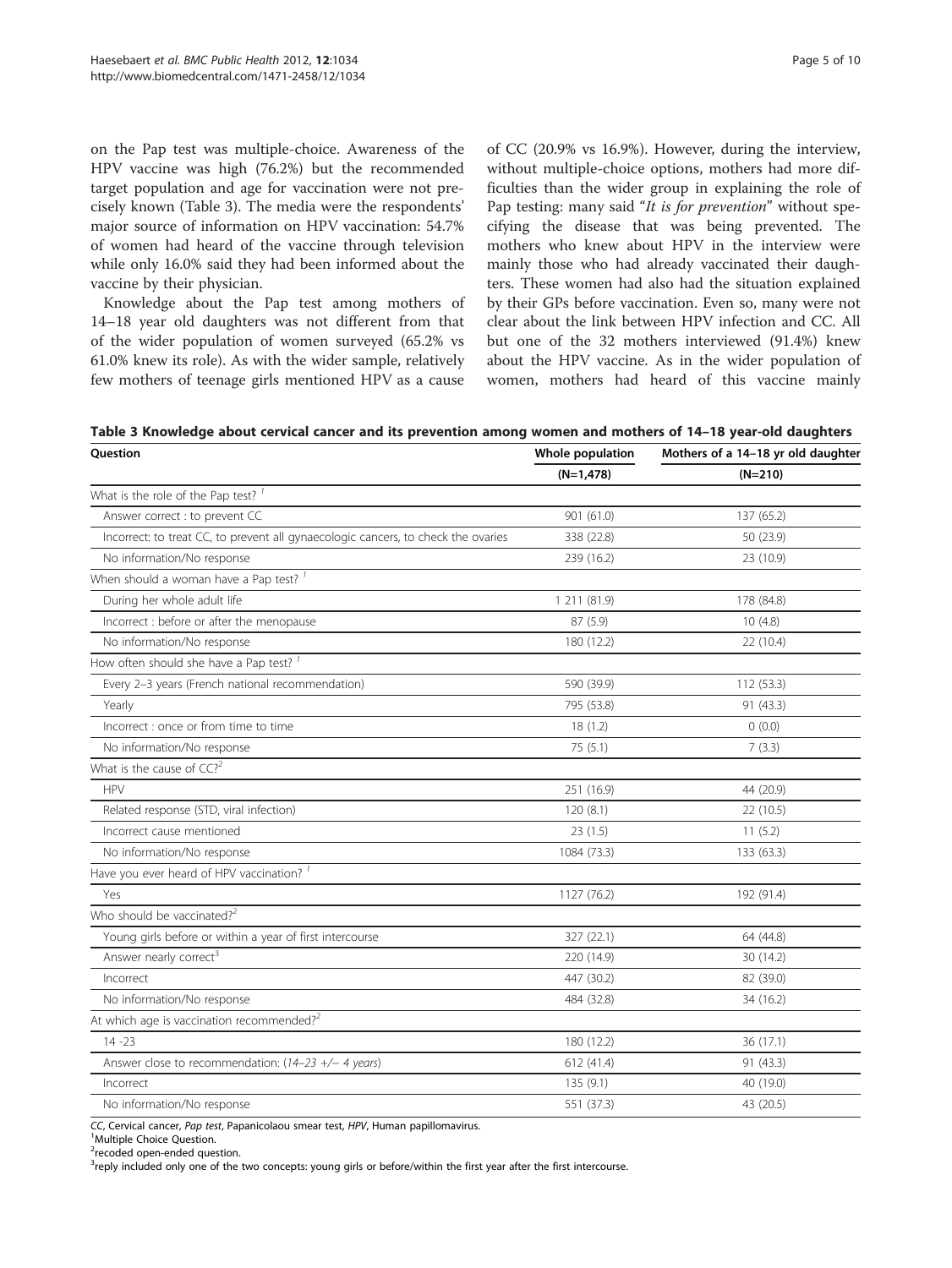through television (56.2%), but a greater proportion (39.1% vs 16.0% for respondents as a whole) had had information from their physicians.

Despite this, more than a half of the mothers did not know the target population or the precise recommended ages for vaccination (although most responses such as "young women" and "adolescents" were broadly correct). In interviews, they explained "It is for teenagers", without mentioning ages. They knew from their physicians who should be vaccinated "My physician told me that this concerned my daughter", because of her age and sexual history. However, few mothers had a detailed recollection of the information provided.

## Acceptability of the HPV vaccine among mothers of 14–18 year old daughters

Among the 210 mothers who completed the questionnaire, 194 responded to the question regarding HPV vaccine acceptability: 2 were opposed (1.0%), 78 were undecided (40.2%) and 114 were favourable (58.8%). A total of 46.4% had already vaccinated their daughters (Table 4). Among the 32 mothers interviewed, 2 were opposed to the vaccine, 8 were undecided and 22 were favourable. The latter group included the 13 who had already vaccinated their daughters.

The major reason given in interviews by favourably disposed mothers (and cited by 65.8%) was that vaccination offered the opportunity of preventing a severe and potentially fatal disease, namely CC, in their daughters. The perceived danger of CC was frequently mentioned as driving the decision to vaccinate. Mothers mentioned the "fear of cancer" and their wish to "protect (their) child". One explained: "I don't want my daughter to tell me 'I have a cervical cancer' while a vaccine exists". The second most frequent reason for vaccination (reported by 10% in questionnaires and 40% in interviews) was the favourable opinion of the physician. Those interviewed explained that physicians reassured them if they had any questions: "She recommends it. I think I can trust her. She told me if she had a daughter of this age, she would

| Table 4 HPV vaccine acceptability among mothers of |  |
|----------------------------------------------------|--|
| 14–18 year old daughters $(N=210)$                 |  |

| <b>Position</b>                                      | N(%)       |
|------------------------------------------------------|------------|
| Favourable                                           | 114 (54.3) |
| My daughter(s) is/are already vaccinated             | 53 (25.2)  |
| I intend to vaccinate my daughter(s) in the future   | 61(29.1)   |
| Unfavourable (Undecided/Opposed)                     | 80 (38.1)  |
| I will get some information and consider it          | 41 (19.5)  |
| I prefer to wait                                     | 22 (10.5)  |
| I will vaccinate my daughter(s) if she(they) asks me | 15(7.1)    |
| I think that this vaccination is useless             | 2(0.95)    |
| Missing data                                         | 16(7.6)    |

vaccinate her against HPV." Nevertheless, in the questionnaires, 14.4% of favourably disposed mothers mentioned incorrect expectations of the vaccine such that it would eradicate risk of all gynaecological cancers or prevent all sexually transmitted diseases (STDs).

Undecided and opposed mothers justified their position by the fact that we have little experience of the vaccine to look back on and by fear of side effects with what is a new vaccine (such reasons were cited by 54.9% in questionnaires). Some mothers interviewed had in mind the controversy over a possible link between hepatitis B vaccination and multiple sclerosis which affected France after a mass hepatitis B immunization campaign among adolescents in 1994. Another 14.1% preferred to rely on their physician's decision and waited to know his opinion, and 7.0% preferred to let their daughters decide by themselves. The key role played by physicians is illustrated by a mother opposed to the vaccine who explained in an interview that she did not want to vaccinate her daughter because her GP was against it: "He told me not to vaccinate my daughter". Mothers from low socio-economic background who were interviewed seemed to adhere totally to their physicians' opinion while those in higher professional categories wanted to know his opinion but had a more critical point of view.

In questionnaires, other concerns mentioned related to sexual issues: 5.6% found it difficult and too early to have a discussion about sexuality with their adolescent daughters, fearing that this might encourage sexual activity. Others preferred good gynaecological follow-up with regular Pap tests (4.5%). The cost of the vaccine was not mentioned by mothers.

## Factors among mothers that appeared to influence their decision about HPV vaccination

Analysis of factors associated with a favourable versus undecided/opposed opinion are presented in Table [5](#page-6-0). In the multivariate model, mothers favourable towards the HPV vaccine were more likely than those who were not to have already vaccinated their child against pneumococcus. They were more aware of the target population for HPV vaccination but less knowledgeable about how frequently women should have Pap test screening. Educational level, tobacco consumption and history of STDs were excluded from the final model.

## **Discussion**

One year after the licensing of the HPV vaccine in France, knowledge about the role of the Pap test in CC prevention is quite good. However, when asked an openended question about the cause of CC, the link between HPV and CC was not widely made. Even so, among mothers of 14–18 year old girls, the majority accepted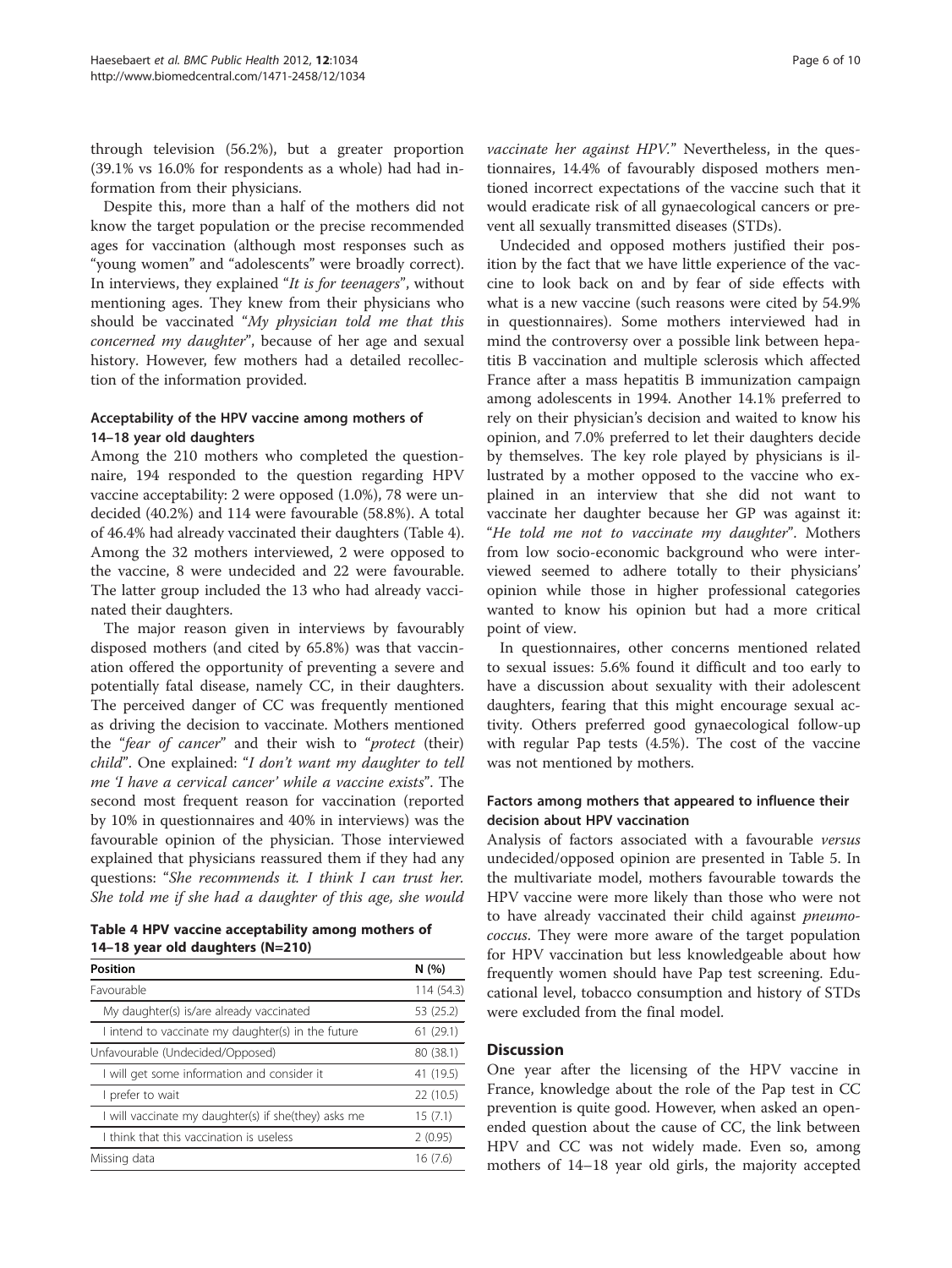| N(%)                                                                                                         | Favourable<br>$(N=114)$ | <b>Undecided</b><br>opposed<br>$(N=80)$ | p value | Crude OR     | 95% CI         | <b>Adjusted OR</b> | 95% CI        | p value |
|--------------------------------------------------------------------------------------------------------------|-------------------------|-----------------------------------------|---------|--------------|----------------|--------------------|---------------|---------|
| Age <sup>1</sup>                                                                                             |                         |                                         |         |              |                |                    |               |         |
| $\geq$ 40 years old                                                                                          | 88 (77.2)               | 69 (86.3)                               | 0.114   | $\mathbf{1}$ |                |                    |               |         |
| < 40 years old                                                                                               | 26 (22.8)               | 11(13.8)                                |         | 1.85         | $0.56 - 4.01$  |                    |               |         |
| Employment                                                                                                   |                         |                                         |         |              |                |                    |               |         |
| Unemployed/Housewife/Retired                                                                                 | 24 (18.2)               | 21 (32.4)                               | 0.640   | $\mathbf{1}$ |                |                    |               |         |
| In employment                                                                                                | 90 (81.8)               | 59 (77.6)                               |         | 1.33         | $0.68 - 2.60$  |                    |               |         |
| Social/financial assistance                                                                                  | 5(4.59)                 | 1(1.4)                                  | 0.234   | 3.62         | 0.41-31.59     |                    |               |         |
| Family situation                                                                                             |                         |                                         |         |              |                |                    |               |         |
| Married/Living with a partner                                                                                | 95 (85.6)               | 68 (85.0)                               | 0.982   | $\mathbf{1}$ |                |                    |               |         |
| Single/Divorced/Widowed                                                                                      | 19 (14.4)               | 12 (15.0)                               |         | 1.13         | $0.51 - 2.48$  |                    |               |         |
| Vaccination status themselves                                                                                |                         |                                         |         |              |                |                    |               |         |
| Diphtheria-Tetanus-Poliomyelitis and BCG                                                                     | 111 (97.4)              | 75 (96.1)                               | 0.630   | 2.47         | $0.57 - 10.65$ |                    |               |         |
| Measles, Mumps and Rubella                                                                                   | 41 (37.3)               | 36 (48.0)                               | 0.339   | 0.69         | $0.39 - 1.24$  |                    |               |         |
| Hepatitis B                                                                                                  | 41 (37.3)               | 31(41.3)                                | 0.386   | 0.89         | $0.49 - 1.61$  |                    |               |         |
| Vaccination status of their children                                                                         |                         |                                         |         |              |                |                    |               |         |
| Diphtheria-tetanus-poliomyelitis<br>and BCG vaccine                                                          | 113 (99.1)              | 78 (97.5)                               | 0.367   | 2.90         | 0.26-32.54     |                    |               |         |
| Measles, Mumps and Rubella                                                                                   | 97 (85.1)               | 65 (81.3)                               | 0.478   | 1.32         | $0.62 - 2.83$  |                    |               |         |
| Chickenpox                                                                                                   | 13 (11.4)               | 7(8.8)                                  | 0.798   | 1.34         | $0.51 - 3.52$  |                    |               |         |
| Pneumococcus <sup>1</sup>                                                                                    | 27(23.7)                | 7 (8.85)                                | 0.007   | 3.24         | 1.33-7.86      | 3.28               | 1.32-8.11     | 0.010   |
| Hepatitis B                                                                                                  | 57 (52.3)               | 39 (51.4)                               | 0.991   | 1.05         | $0.59 - 1.86$  |                    |               |         |
| Current smoker <sup>1</sup>                                                                                  | 22 (20.8)               | 7(9.09)                                 | 0.033   | 2.62         | 1.06-6.49      |                    |               |         |
| Educational level <sup>1</sup>                                                                               |                         |                                         |         |              |                |                    |               |         |
| Tertiary                                                                                                     | 15 (14.3)               | 17(24.6)                                | 0.143   | $\mathbf{1}$ |                |                    |               |         |
| Upper secondary/non tertiary                                                                                 | 35 (33.3)               | 16(23.2)                                | 0.051   | 2.48         | 0.996-3.99     |                    |               |         |
| Primary/lower secondary                                                                                      | 55 (52.4)               | 36 (52.2)                               | 0.185   | 1.73         | $0.77 - 3.90$  |                    |               |         |
| History of STD <sup>1</sup>                                                                                  | 7(6.1)                  | 9(11.2)                                 | 0.203   | 0.52         | $0.18 - 1.45$  |                    |               |         |
| Yearly gynaecological follow up                                                                              | 76 (68.5)               | 57 (73.1)                               | 0.602   | 0.81         | $0.44 - 1.51$  |                    |               |         |
| Most recent Pap test within<br>the past three years                                                          | 101 (90.2)              | 67 (84.8)                               | 0.262   | 1.51         | $0.66 - 3.46$  |                    |               |         |
| "Pap test aims to prevent CC"                                                                                | 76 (66.7)               | 54 (67.5)                               | 0.903   | 0.96         | $0.52 - 1.76$  |                    |               |         |
| "Pap test should be<br>performed during the whole<br>of adult life" 1                                        | 91 (79.8)               | 73 (91.3)                               | 0.030   | 0.38         | $0.15 - 0.93$  | 0.32               | $0.12 - 0.82$ | 0.018   |
| Have heard of HPV vaccine                                                                                    | 112 (98.2)              | 69 (87.3)                               | 0.004   | 8.12         | 1.13-38.1      |                    |               |         |
| "HPV vaccine is recommended for<br>young adolescent girls before sexual<br>debut" or answer close to this" 1 | 60 (52.6)               | 30 (37.5)                               | 0.038   | 1.85         | 1.03-3.32      | 2.12               | 1.15-3.90     | 0c016   |

<span id="page-6-0"></span>Table 5 Factors associated with HPV vaccination acceptance among mothers of 14–18 year old daughters (N=194), univariate and multivariate analysis

<sup>1</sup>included in multivariate model, OR, odds ratio, CI, confidence interval, CC, cervical cancer, cpo, sexually transmitted disease.

the value of HPV vaccination – although 37% were still undecided.

Responding to multiple choice questions, 93.7% of women knew that the Pap test should be conducted yearly or every 2–3 years and 82.0% answered correctly that screening should continue throughout adult life. However, only 61% answered that the purpose of Pap testing is to prevent CC. It seems that women passively

accept the Pap test without really knowing why: 80% of French women are reported to have Pap tests on the advice of their physician and not on their own initiative (cervical screening in France is opportunistic.) [\[24](#page-9-0)]. Our data suggest that the cause of CC is not widely known. Despite information campaigns on CC and its prevention related to the marketing of HPV vaccines, few respondents (17% of the wider population of women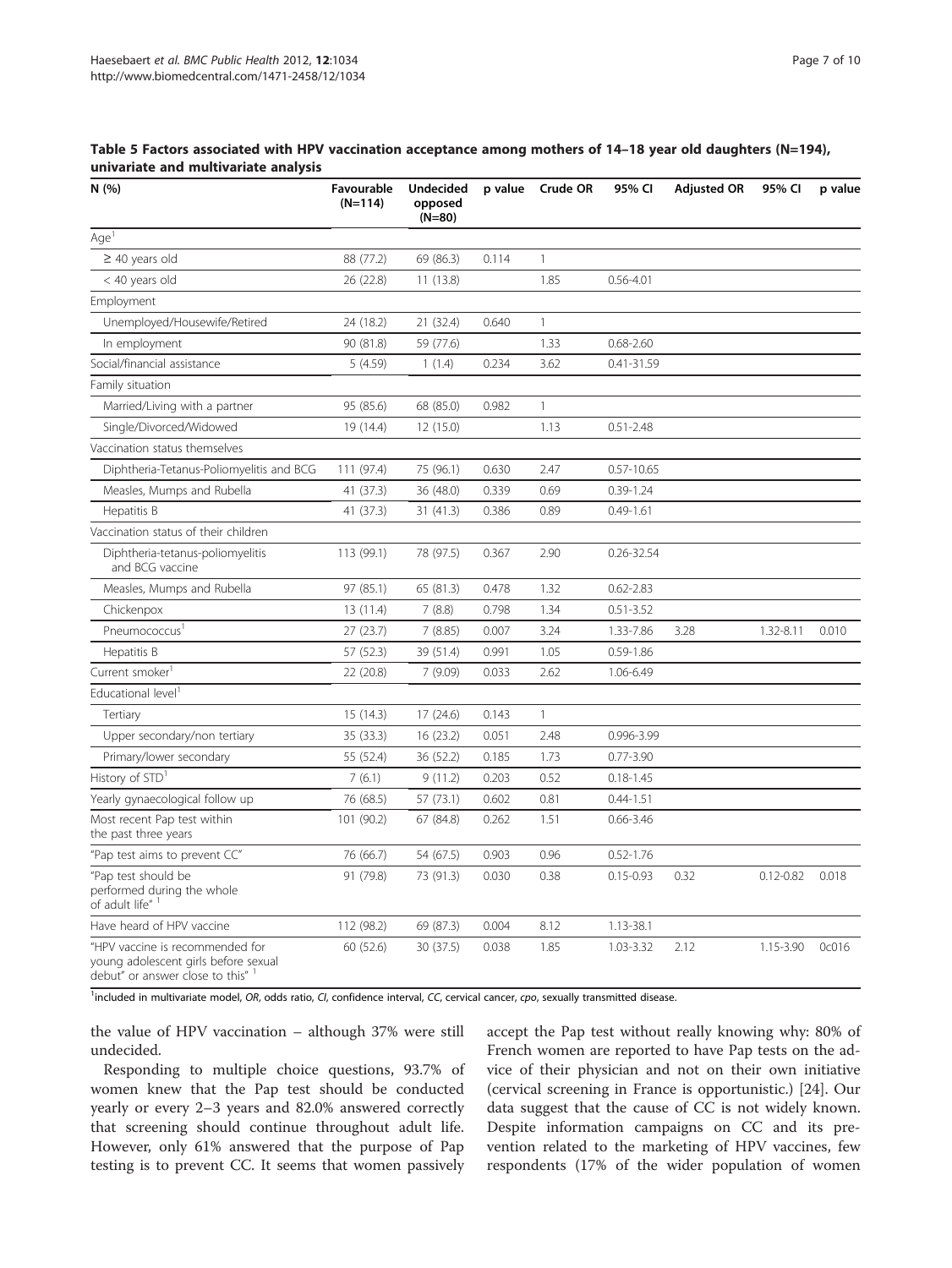studied and 21% of mothers) spontaneously mentioned HPV. Nevertheless, this level of awareness is much higher than before introduction of the vaccine: in surveys reported in 2001 and 2004, fewer than 2% of women mentioned HPV as the cause of CC [\[25,26](#page-9-0)].

In contrast, the HPV vaccine itself is now well known: 76% of our overall sample and 91% of mothers had heard of it. However, they did not know precisely who should be vaccinated or at which age. This may be explained by the fact that the predominant source of information on the vaccine is the media (mentioned by 54.7%). Few women had been individually informed by their physicians.

The majority of mothers with a 14–18 year old daughter were supportive of HPV vaccination. A substantial proportion (38% in our sample) is still undecided, but very few (< 1%) are clearly opposed. Even if French physicians have also been shown to be supportive of HPV vaccination [\[22\]](#page-9-0), the reality is that in France in 2010, only 38.7% of 14 year old girls had received at least one dose of the vaccine. The corresponding uptake among 16 year olds was 50.0%, and among 17 year olds 52.6%. HPV vaccine acceptance in our sample was lower than was suggested by data from 2007 when the proportion of parents intending to vaccinate their child was 67% [[19\]](#page-9-0). The main issue remains the large population of undecided mothers, and we need a better understanding of factors influencing parental decisions. Protecting one's daughter against a potentially lethal cancer is the main reason mothers give for vaccinating their daughters. Efficacy is not questioned, and the main concern with HPV immunization is the newness of the vaccine. A year after the vaccine's introduction, mothers still feared the emergence of unexpected side effects. Vaccine safety is frequently the main concern about HPV immunization reported in the literature [\[10,17,26,27\]](#page-9-0). In our interviews, mothers who were still to make up their minds linked their reluctance to accept the new vaccine to the controversy in France about the suggested connection between Hepatitis B vaccination and multiple sclerosis [[28](#page-9-0)].

Physicians represent a key influence [[29\]](#page-9-0), and their advice is crucial in avoiding misconceptions among undecided mothers [\[7,17,27\]](#page-9-0). Freed et al. showed that the principal information source that mothers trusted was their physician (76%) [[30\]](#page-9-0) and Little et al. found that mothers who received information from their health care provider were significantly more likely to intend to vaccinate their daughters than those who did not receive such information (OR=3.56 [1.52-8.45]) [\[31](#page-9-0)]. Along with others, our data suggest that provision by physicians of more complete information on vaccine safety could encourage acceptance [\[10,13,32](#page-9-0)]. As a specific example of this, we found that mothers who knew the target population for the HPV vaccine were more favourable towards it.

We also identified other determinants. Having already vaccinated their children against pneumococcus was associated with a positive attitude towards HPV vaccination. This may reflect a wider attitude towards vaccination. Mothers who believe vaccines in general are safe are more willing to vaccinate their daughters against HPV [\[10,33-35](#page-9-0)]. More surprisingly perhaps, our findings suggested that mothers who did not know how frequently Pap testing should take place were more favourable towards HPV vaccination than those with greater knowledge. A possible explanation is that women who are more aware of Pap testing regard it as an effective method to prevent CC and so see less need for vaccination. In justifying their position, some mothers unfavourable to the vaccine argued that an effective method to prevent CC already existed.

However, on multivariate analysis, Pap test adherence itself was not associated with less acceptance of the vaccine.

Socio-economic characteristics were not associated with HPV vaccine acceptance. Unfavourably disposed mothers did not mention cost as a barrier to vaccination in either the questionnaire or interviews. This may be due to the partial reimbursement (65%) by French public health insurance.

Our results do not support the concern raised previously that underprivileged populations or populations with low adherence to Pap test screening would be less accepting of HPV vaccination. With regard to educational level, the results tended to be the reverse, with a lower acceptance of HPV vaccination among better educated mothers, as has previously been found [[10](#page-9-0),[11,17,27](#page-9-0)]. However, two factors found relevant in a recent review were little mentioned by mothers in our study [\[19](#page-9-0)]. Our respondents did not express the fear that vaccination would encourage more risky sexual activity, and they did not reflect a belief that the age for vaccination was too young [\[19\]](#page-9-0). With respect to lack of concern about potential sexual disinhibition, our findings are in line with those of the recent Canadian study by Ogilvie et al. [\[28](#page-9-0)]. And in relation to the age recommended in France for HPV vaccination, it is worth noting that this is in fact older than in many countries [[36\]](#page-9-0). Since the median age at first intercourse in France is 17, many girls aged 14–18 will already have begun sexual activity, while others are close to doing so.

Possible limitations in our findings should be mentioned. Certain factors previously shown to be associated with HPV vaccine acceptance, such as the younger age of mothers, STD history, tobacco consumption and educational level, were significant in univariate analysis but not after multivariate adjustment. A lack of power due to the relatively small sample of mothers could explain these discrepancies. Another limitation is that since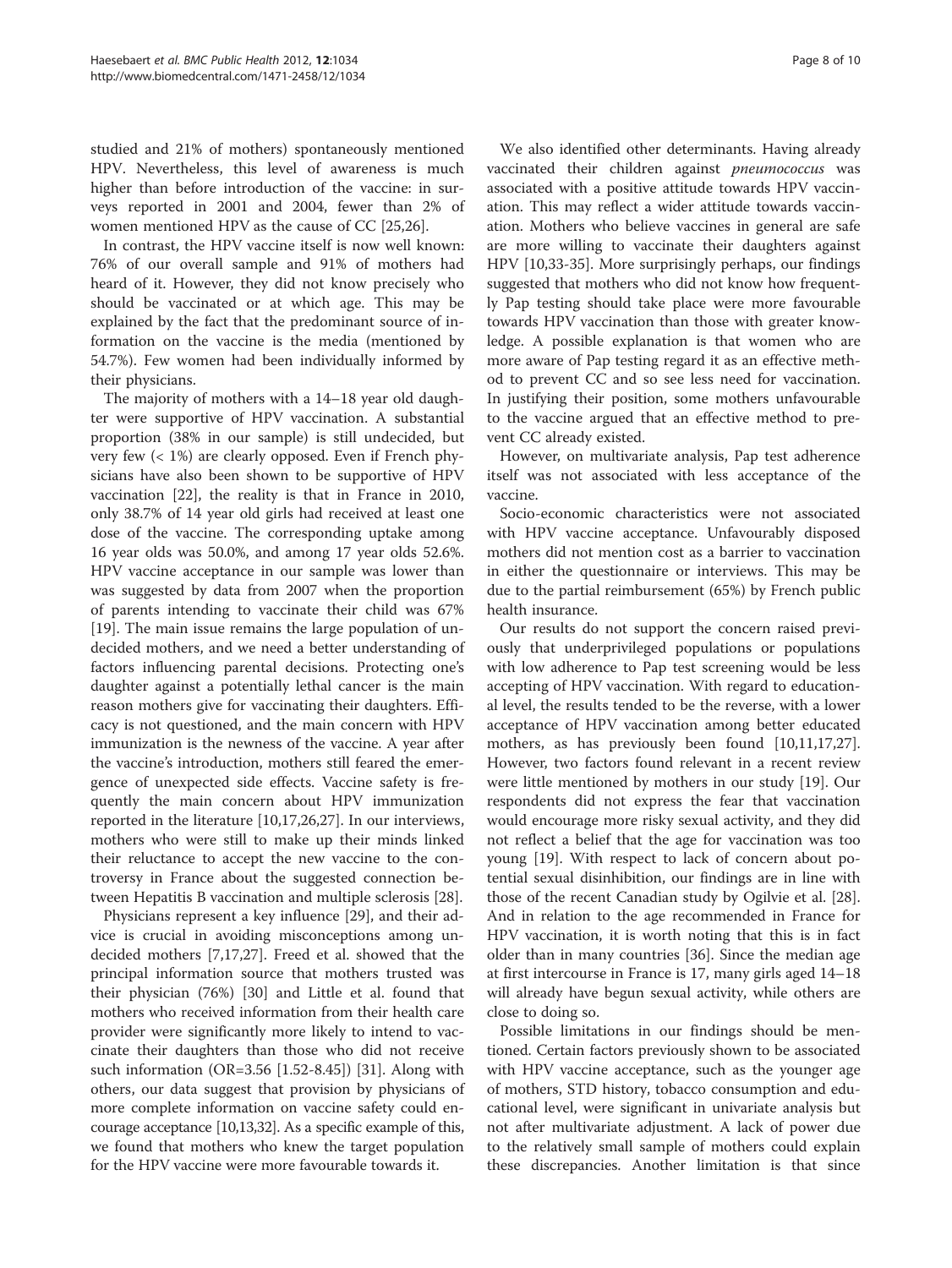<span id="page-8-0"></span>recruitment took place during a GP consultation our respondents may have been more attuned than the wider population to their medical needs. Women included had a history of good gynaecological follow-up and a high rate of Pap test screening: 82.9% of the women sampled (and 87.0% of mothers) had had their most recent Pap testing within the past three years. Data from the French public health insurance system estimate that Pap test coverage nationally is only 56.6% [3]. However in a more recent study, 79.7% of a sample of 1,688 20–65 year old women reported having had a Pap test in the past three years [[37\]](#page-9-0), and our sample's characteristics seem to be representative of women in the Rhône-Alpes region with a similar age distribution.

Our choice of question to assess the acceptability of HPV vaccination, and the multiple choice responses offered, could also be debated. Our intention was to cover the range of mothers' attitudes and behaviour. Focus groups prior to the study showed a good understanding of this question and of the options for response. Moreover, all respondents were able to justify their opinion and give further detail in an open ended question; and those interviewed had additional opportunities to discuss why they were favourable towards vaccination, or otherwise.

Finally, we used a cross-sectional design. This did not allow us to determine whether the associated factors identified are the cause or the consequence of HPV vaccine acceptance: greater knowledge about the vaccine could be the result of information given during its administration or, alternatively, might have driven the decision to seek vaccination.

One year after French national health authorities recommended HPV vaccination, knowledge and awareness about HPV as the cause of CC is still poor a mothers of girls in the targeted age range are globally favourable towards the HPV vaccine but are seeking additional information. The results of this study suggest the type of information that could be disseminated to improve vaccine uptake. This relates principally to the record of vaccine safety. However, women do not fully understand the place of HPV vaccination alongside Pap testing in CC prevention because they are not fully aware of HPV as the cause. The need to complete this link in the information chain could also be addressed. Appropriate information on these topics may improve mothers' acceptance of vaccination for their daughters. Physicians seem best placed to answer their questions.

## Conclusions

Women know that the aim of Pap testing is to prevent CC; and they know that there is an HPV vaccine. But they do not know that HPV causes CC. The majority of mothers of 14–18 year old daughters were favourable towards HPV vaccination. Those who were unfavourable justified their opinion mainly by the fear of side effects. Factors associated with acceptability were knowledge about the HPV vaccine, acceptance of other vaccines and lack of knowledge about the recommended frequency of Pap testing. Compliance with recommendations for Pap test screening and socioeconomic factors did not significantly affect views on HPV vaccination. GPs seem to have a key role in providing further information about HPV vaccination (particularly in relation to the virus as the cause of CC) and in reassuring women of its safety.

#### Abbreviations

CC: Cervical cancer; GP: General practitioner; HPV: Human Papillomavirus; OR: Odds ratio; STD: Sexually transmitted disease.

#### Competing interests

Authors declared no competing interests expect Yann Leocmach and Anne-Carole Jacquard who are employees of Sanofi Pasteur MSD, Lyon, France.

#### Authors' contributions

JH: performed the statistical analysis and interpretation of data, wrote the manuscript. DL-M: participated in the design of the study, helped to draft the manuscript and revised it critically for important intellectual content. JK: conducted and interpreted the interviews, wrote the qualitative part of the manuscript. GB: participated in the design of the study and coordinated the data collection. A-CJ: has given final approval of the version to be published. VR: participated in the design of the study. YL: helped in the interpretation of data and has given final approval of the version to be published. PV: participated in the design of the study. FC: participated in the design of the study and helped in the interpretation of data. CL: participated in the design of the study and its coordination and helped in the interpretation of data; revised the manuscript critically for important intellectual content. All authors read and approved the final manuscript.

#### Acknowledgement

Rob Stepney (medical writer, Charlbury, UK) contributed to the editing of this paper.

#### Funding

This study was supported by the French Ligue Contre le Cancer and Sanofi-Pasteur-MSD.

#### Author details

<sup>1</sup>Université Lyon 1, CNRS UMR 5558 Centre Léon Bérard, 28, rue Laënnec 69373 cedex 08 Lyon, France. <sup>2</sup>Institut de Cancérologie Lucien Neuwirth CIC-EC 3 Inserm, IFR 143, Saint-Etienne, France. <sup>3</sup>Sanofi-Pasteur MSD, Lyon, France. <sup>4</sup>Université Lyon 1, CNRS UMR 5558 and Hospices Civils de Lyon Lyon, France.

#### Received: 20 July 2012 Accepted: 15 November 2012 Published: 27 November 2012

#### References

- Belot A, Grosclaude P, Bossard N, Jougla E, Benhamou E, Delafosse P, Guizard AV, Molinie F, Danzon A, Bara S, et al: Cancer incidence and mortality in France over the period 1980–2005. Rev Epidemiol Sante Publique 2008, 56:159–175.
- 2. Munoz N, Bosch FX, de Sanjose S, Herrero R, Castellsague X, Shah KV, Snijders PJ, Meijer CJ: Epidemiologic classification of human papillomavirus types associated with cervical cancer. N Engl J Med 2003, 348:518–527.
- 3. HAS: Etat des lieux et recommandations pour le dépistage du cancer du col de l'utérus en France. 2010. File available online at: [http://www.has-sante.fr/](http://www.has-sante.fr/portail/upload/docs/application/pdf/2010-11/argumentaire_recommandations_depistage_cancer_du_col_de_luterus.pdf) [portail/upload/docs/application/pdf/2010-11/argumentaire\\_recommandations\\_](http://www.has-sante.fr/portail/upload/docs/application/pdf/2010-11/argumentaire_recommandations_depistage_cancer_du_col_de_luterus.pdf) [depistage\\_cancer\\_du\\_col\\_de\\_luterus.pdf.](http://www.has-sante.fr/portail/upload/docs/application/pdf/2010-11/argumentaire_recommandations_depistage_cancer_du_col_de_luterus.pdf)